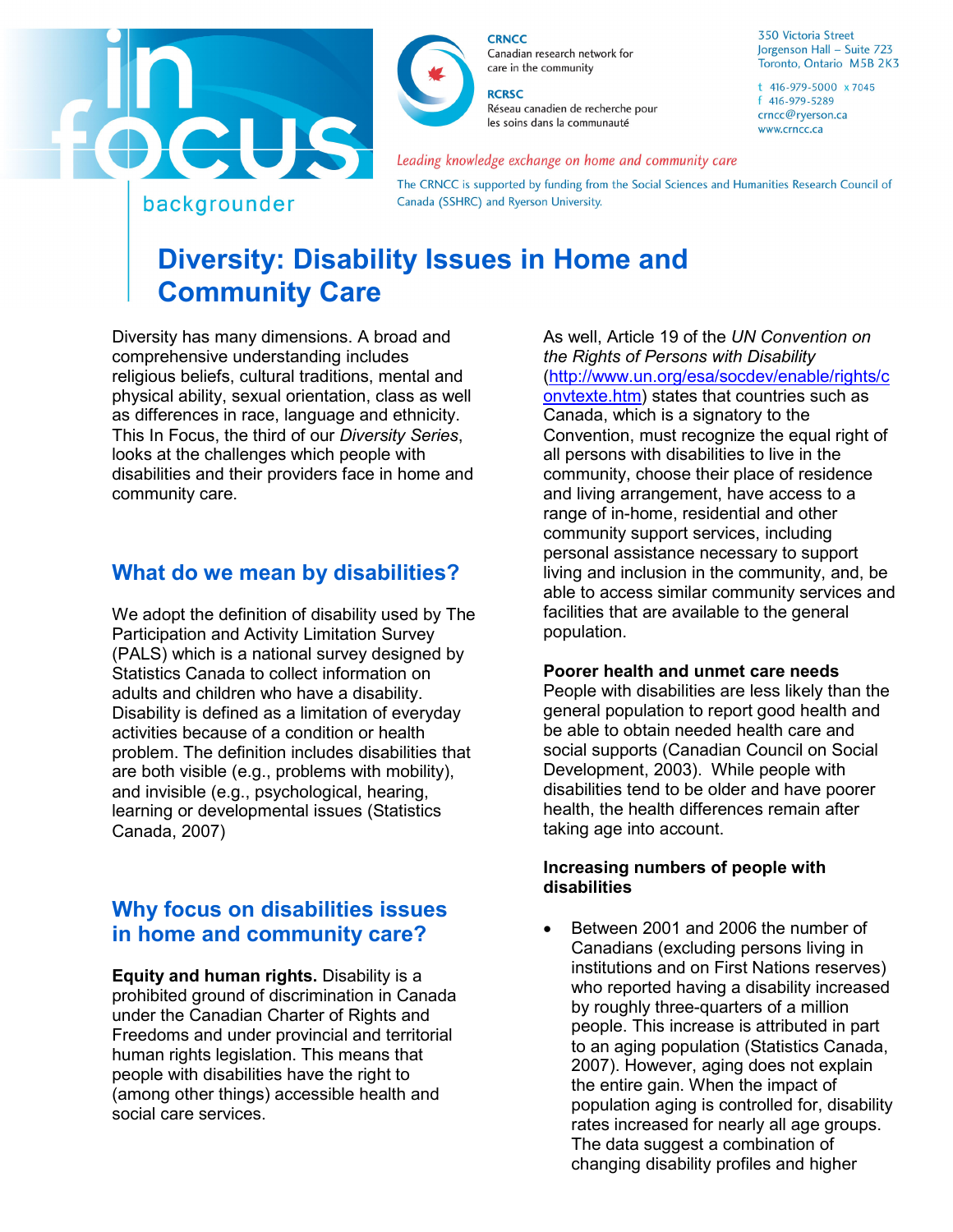rates of self-reporting due to reduced stigma attached to having a disability (Statistics Canada, 2007).

- 1 in 7 or 4.4 million Canadians who do not live in institutions or on First Nations reserves reported having a disability in 2006 (Statistics Canada, 2007).
- The disability rate is higher among women aged 25 and over than among men in the same age group.
- **Excluding the territories, First Nations** reserves, and institutions, an estimated 3.7% or 202,350 of children aged 14 and under, live with some type of disability. This proportion is up from 3.3% in 2001(Statistics Canada, 2007).

#### **Shift from institutions and hospitals to**

**communities.** For over forty years in Canada, trends in care provision have shifted responsibility from large institutions toward community-based responses. Increasingly people with complex and ongoing care needs that are often associated with many disabilities are being supported by home and health care workers and families in the community although some people with high level needs remain in hospitals. In Ontario, the last of three large institutions for the developmentally disabled - Huronia Regional Centre in Orillia, Rideau Regional Centre in Smith Falls, and Southwestern Regional Centre in Blenheim have been closed since March, 2009.

Deinstitutionalizing care has in large part been driven by cost and legal considerations, as well as societal pressures. Care in the community is believed to be more cost effective than care in hospitals and institutions. Furthermore, hospitals and institutions wished to avoid possible legal challenges over "involuntary" hospitalization or institutionalization after laws were changed to protect the rights of people with disabilities by narrowing the conditions under which involuntary hospitalization and treatment were legally permissible (Hartford et. al., 2003).

Finally, deinstitutionalization also reflected changing values. People with disabilities, their families and the agencies that provide supportive services to people with disabilities have long advocated for more options around their services, including supports to enable them to remain independent. Unfortunately, support for people with disabilities has shifted out of institutions and hospitals without appropriate or sufficient resources for health and social services in the community. As a result, the burden has increased for families, informal carers and other sectors of our health and social system.

### **Home and community care promotes**

**independence and well-being.** Respecting that people with disabilities have varying levels and diversity of needs, they often require assistance with daily living activities. According to the Canadian Council on Social Development, the most common types of assistance required include:

- housework
- getting to appointments
- meal preparation

This is consistent with Statistics Canada data showing that mobility limitations were the most frequently reported form of disability for seniors (Statistics Canada, 2007).

Community-based agencies can often provide assistance with daily living activities and thereby enhance quality of life and enable people with disabilities to live relatively independently in the community at relatively low costs.

According to the Canadian Council on Social Development (2005) however, only about twothirds of individuals needing such assistance get it, with women more likely to get assistance than men. Furthermore, the majority of help is provided informally by family and friends. While assistance from family and friends is much appreciated, this type of informal help does not promote independence, autonomy, self-management and control. People with disabilities may have to adjust to the schedules and time frame of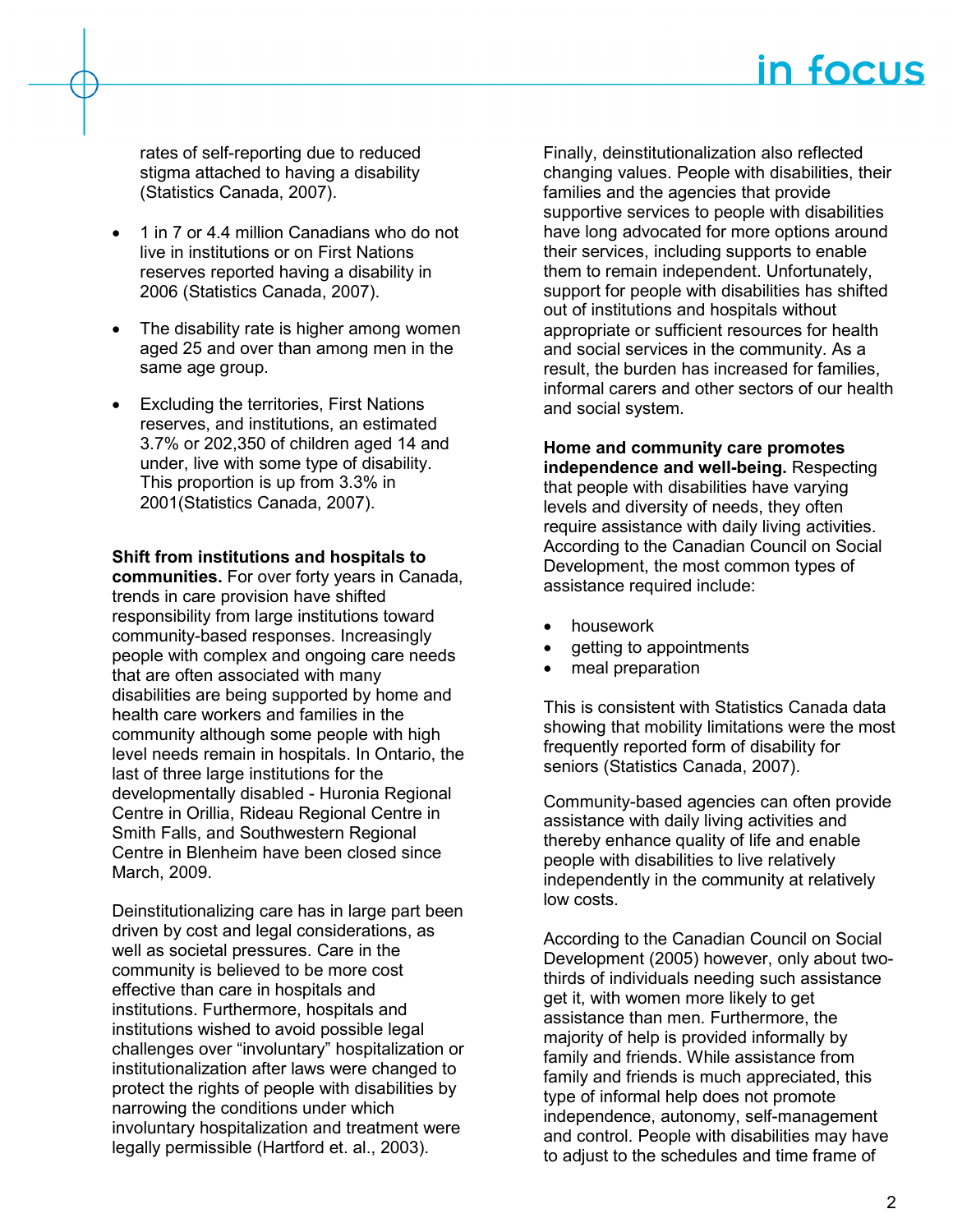their helpers and may feel that they are a burden to them. In contrast, agencies providing home and community care do so in a scheduled and predictable way (Lum et al., 2005). People with disabilities tend not to feel that they are a "burden" to community agencies whose goals are to provide home and community supports.

As for children with disabilities, parents of one-third of these children required some type help with daily activities, including housecleaning, meal preparation, and time off for personal activities because of their child's condition. Most of the help was informal assistance from friends and family. Only 44% received formal assistance from government organizations or agencies (Behnia & Duclos, 2003).

Caring for a child with a disability presents special challenges for parents, which can affect their employment status (e.g., not taking a full-time job, working fewer hours, or having to arrange a modified work schedule):

- 54% of the parents of children with disabilities reported that caring for their child affected their employment in some way. This figure increases with the severity of the disability.
- The impact on employment status affects women more acutely than men. Among families of children with disabilities where the parents' employment status is affected, only the mother's employment status was affected in 71% of cases; the father's employment status was affected in 11% of cases; the employment status of both parents was affected for 14% and in the remaining 4%, family members other than the parents were affected as well.

# **Models of disability**

Before identifying barriers to accessing home and community care, it is important to understand the social context within which barriers are, or are not, identified.

- The **medical model** of disability was prevalent historically. It regards disability as a medical problem to be "cured" by professionals. Those who cannot be "cured" are deemed functionally inferior to "normal" people, and are expected to see their impairment as their problem something they will have to "make the best of." Society really has little role in facilitating independence and well-being.
- The **social model** makes a distinction between "impairment" and "disability." While impairment refers to a person's condition, disability is a social and political problem of society's barriers. Instead of trying to cure people with impairments, this model places responsibility on society to get rid of barriers so as to accommodate and include people with disabilities. Barriers, prejudice and exclusion (purposely or inadvertently) are the ultimate factors defining who is disabled and who is not in a particular society.
- The **affirmative model** challenges the view of impairment as an inherently abnormal and negative life condition. Instead of seeing a deficit, this model positions impairment as an ordinary aspect of the human experience. Unlike the social model which focuses solely on remedying barriers and limitations (e.g., hearing aids, ramps), this model affirms the normalcy of impairment and prefers to recognize impairment as an ordinary rather than an extraordinary characteristic of human experience. A good example is deaf culture (Self Directed Support Scotland, n.d.)

# **Barriers to accessing home and community care**

Implicit in identifying barriers to accessing home and community care is the social model of disability described above. For people with disabilities and their families to have choice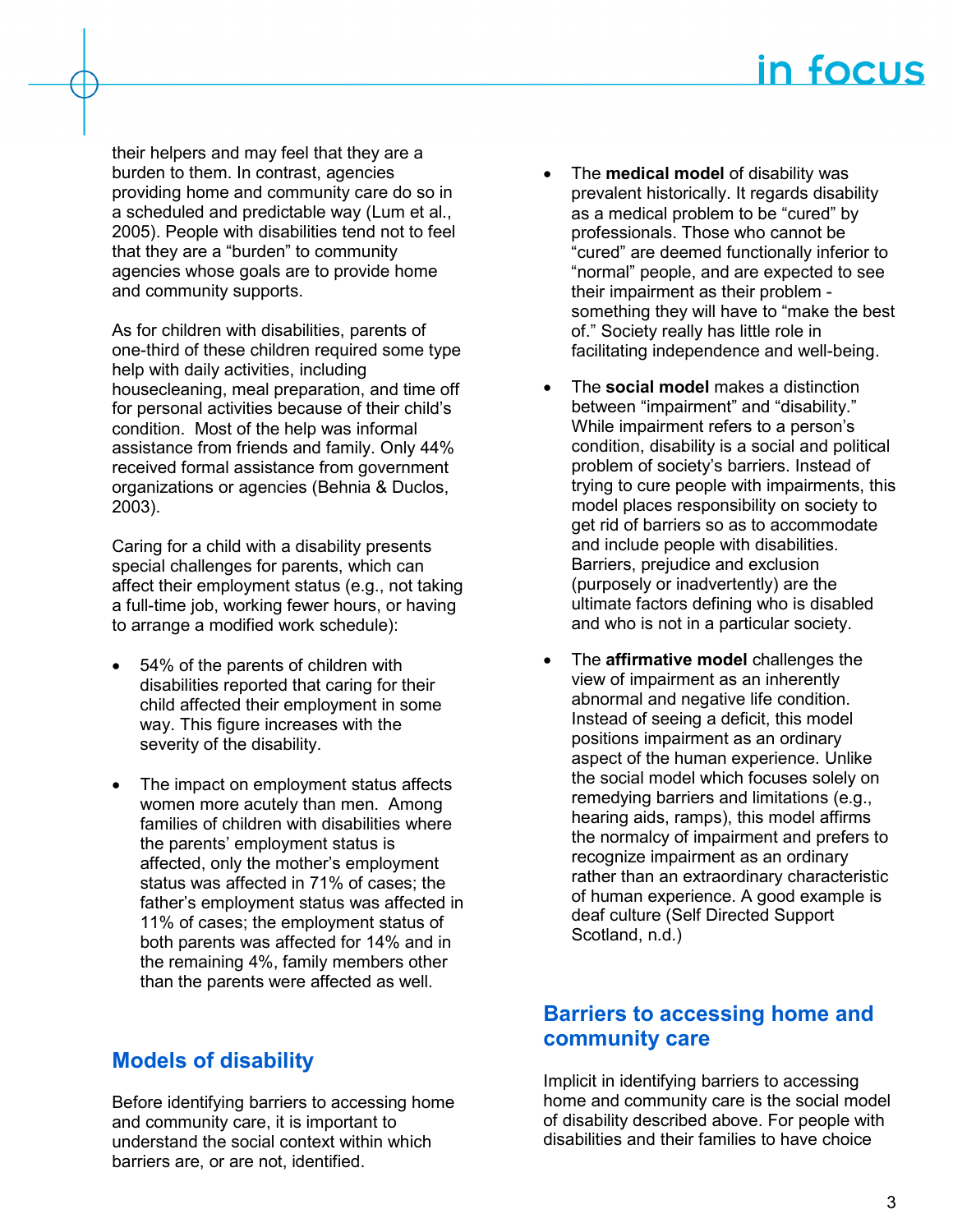and control over their care, services need to be accessible in all respects.

- Environmental or physical ensuring that facilities or transportation is appropriate by, for example, replacing stairs with ramps, using automated doors, having doors wide enough for scooters; providing audio cues in elevators, announcements in public transportation and audio and visual cues for life safety systems such as fire alarms, emergency exits.
- Structural, institutional or systemic ensuring that services are available and appropriate by, for example, giving people with disabilities more time during for appointments as opposed to inflexible time allotments; and re-examining overly narrow eligibility requirements for supports or services.
- Informational by providing clear guidance about where and how to get assistance, particularly for assistance in activities of daily living. Information needs to be in an appropriate format or be linguistically or culturally appropriate, for diverse populations with disabilities.
- Attitudinal by ensuring not to stigmatize service users. If people with disabilities fear negative experiences, they may avoid needed services until a crisis occurs.
- Geographical by making sure appropriate supportive services are within reasonable distance of users including those living in suburban or rural areas.
- Financial by making support services affordable. High costs of assistive aids such as home adaptations and scooters, or high co-payment fees for communitybased care can place financial burdens on people with disabilities and their families.

### **Challenges to providing home and community care to people with disabilities**

**One size does NOT fit all. People with** disabilities may have varying ideas about what independence means and how best to achieve it.

- Following from the affirmative model described above, some may want to live as well as possible with their disability using minimal assistance from assistive aids and skilled professionals.
- Others may be less concerned with accomplishing daily tasks unassisted but want to control the direction of their lives by defining their needs, making decisions, managing and taking charge of nearly all of the administrative responsibilities associated with their own care (Bush, 2000; Helgøy et al., 2003). This is called the self-managed model of care, but even here, different variations exist. They include:
	- the "agency-sponsored, but userdirected" model, where a service provider organization is responsible for the hiring, training, supervision and payment of employees but the serviceuser and provider collaborate to arrange a personal support regime;
	- the "brokerage" model, where an intermediary acts as a liaison between the person with disabilities and the government to arrange a personal support plan (e.g., model used in Quebec);
	- the "Individualized Funding" model, which involves a transfer of funds directly from the government to persons with disabilities or their support group so they can purchase care at their own discretion. They are responsible for recruiting and supervising care providers and for how funds are spent (Bush, 2000). This is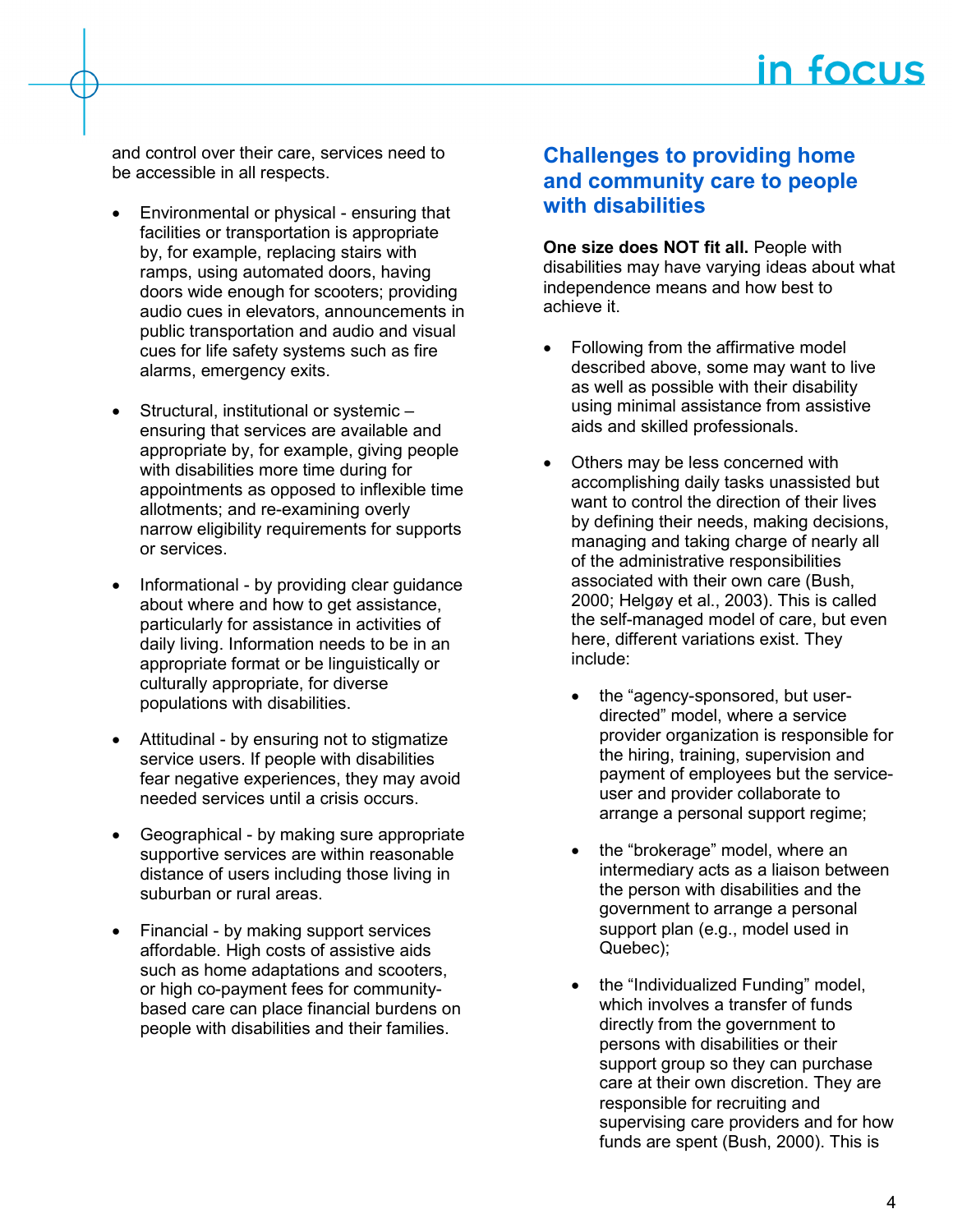the most common type of selfmanaged care program in Canada.

In some cases, institutional care may still be the best choice for some individuals with disabilities.

### **What is disability appropriate care?**

Disability appropriate care is care that is sensitive to the varying needs of people with disabilities. It is important to understand that people with disabilities are diverse both in their disability and cultural background. Service providers must take these differences into account when delivering home and community care.

Kaiser Permanente (2007) has developed guidelines for culturally competent care for people with various disabilities. They include:

- Using "person first language" such as "people with disabilities" instead of "disabled people;"
- Considering the person with the disability to be the expert about his/her condition;
- Considering the nature of the disability;
- Identifying yourself and addressing the person with disability directly;
- Not making assumptions about the person with disability;
- Letting the person with disability ask for assistance when it is required;
- Allowing sufficient time for tasks and procedures

# <span id="page-4-0"></span>**Selected "best practice" examples**

There are many examples of best practices in home and community care for people with disabilities. Here, we highlight some that exemplify important principles specified by key organizations providing supports to people with disabilities. $1$ 

### **Age appropriate care**

Some argue that age appropriate care is segregation by a different name. Others however claim that living in age appropriate settings is vital to quality of life. While some younger people with disabilities (like older people with disabilities) may prefer to live in mixed age settings, there should be choices available for those who prefer to live with neighbours closer to their age category (Pape, 2006). Here are some examples.

*Castleview Wychwood Towers, Toronto* is a long-term care home, mainly for seniors, but has a 20-bed younger adult unit. Many residents of this special unit have neurodegenerative diseases or MS or have experienced a stroke.

[http://www1.toronto.ca/wps/portal/contentonly](http://www1.toronto.ca/wps/portal/contentonly?vgnextoid=78cd3293dc3ef310VgnVCM10000071d60f89RCRD) [?vgnextoid=78cd3293dc3ef310VgnVCM1000](http://www1.toronto.ca/wps/portal/contentonly?vgnextoid=78cd3293dc3ef310VgnVCM10000071d60f89RCRD) [0071d60f89RCRD](http://www1.toronto.ca/wps/portal/contentonly?vgnextoid=78cd3293dc3ef310VgnVCM10000071d60f89RCRD)

### **Privacy and respect**

We all face crises from time to time and appreciate if these crises can be solved with minimal disruption and intrusion. Likewise, people with serious mental or physical illness would like services that can assist them in resolving dilemmas and crises using minimally intrusive options. Doing so preserves dignity and respects the extent of their ability to act independently.

*Cheshire Southwestern Ontario* provides attendant services for people with permanent physical disabilities in the London area. These services can be user-managed, and any restrictions on the activities of the service user

<sup>&</sup>lt;sup>1</sup> These organizations include: The Canadian Coalition for Seniors' Mental Health, Canadian Network for Mood and Anxiety Treatments, CanChild Centre for Childhood Disability Research, Centre for Addiction and Mental Health, Connections for Information and Resources on Community Living, Health Charities Coalition of Canada, Individualized Funding Coalition for Ontario, Public Health Agency of Canada, Michigan Department of Community Health, National Children's Alliance for the First National Roundtable on Children with Disabilities and the Older Persons' Mental Health and Addictions Network of Ontario.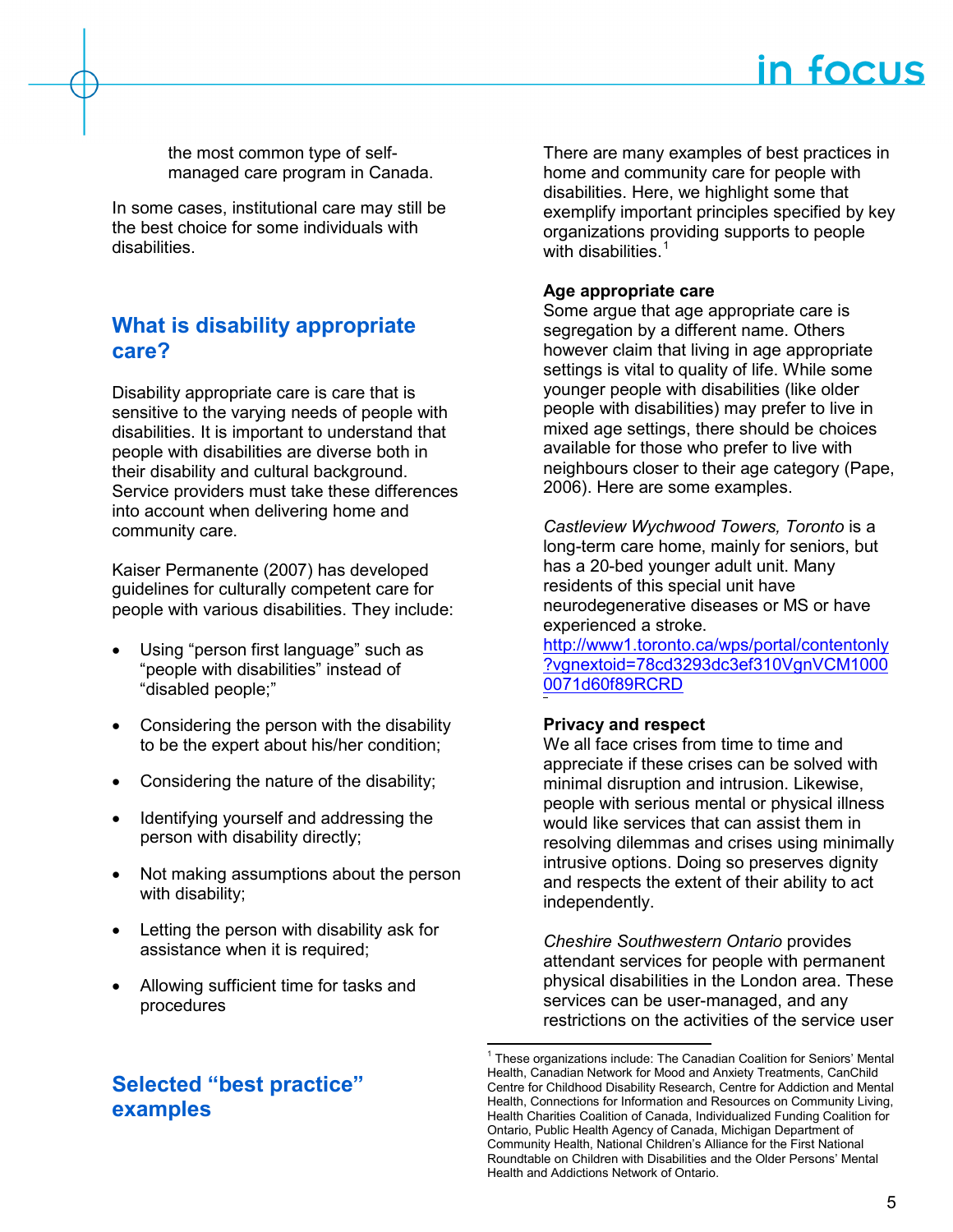are implemented only after consultations and agreement with the individual.

#### **Encouraging social engagement and participation in the broader community**

*LOFT (Leap of Faith, Together) Community Services* provides supportive housing and integrated support services for people with disabilities that include serious mental illness challenges, addictions, physical health challenges, and homelessness. Staff members provide opportunities for joining clubs, social networks and religious/cultural groups while also encouraging individuals to participate in the mainstream of community life according to personal choice and preference. The setting allows for stability, social relationships and a variety of community activities. Volunteer opportunities and sometimes paid employment are available.

### **Opportunities for caregiver training**

More complex "high tech" care is now being delivered in homes and communities, but current training programs do not adequately prepare home care providers for the level of care they expected to provide. Informal caregivers are also being asked to perform complex procedures or monitor technologies with little or no training. Both formal and informal caregivers need appropriate training, and access to the right technologies

- To implement the principle of selfdetermination and autonomy for people with hearing impairment, *Bob Rumbell Home for the Deaf* emphasizes the right of seniors to understand and be understood in a communication mode of their choice-- not someone else's. The Rumbell Home therefore provides continuous staff training in various modes of communication and requires ongoing upgrading of skills.
- *Bellwoods Centres* provides support services and independent living education programs for people with physical disabilities and promotes formal staff educational upgrading through the

Personal Support Worker (PSW) certification program.

*Bellwoods Centres* also initiated a service plan to transition Cooperative Living Project clients and staff from a cooperative living model to an apartment living model, including education for clients.

**Respite for family, friends and other informal care providers.** Respite care is critical to help relieve the financial, emotional, and physical stress that informal carers experience. Strong parental or carer involvement in respite service development can ensure the relevance of such programs.

• *Huron Respite Network* provides emergency and planned respite care for children, youth, and adults with special needs in Huron County so as to support family life, relieve stress, and fulfill emergency needs/situations. It works with carers to identify respite options and develop a respite plan. It also provides a Screening Service in order to optimize the match between the needs of the person with disability, carers and/ or families and the respite provider.

http://www.respiteservices.com/Huron/

• *Canadian Coalition for Seniors' Mental Health* has excellent educational materials giving informal caregivers across Canada access to information regarding the mental health problems and issues seniors may face, and solutions or resources that can be used for support.

[http://www.crncc.ca/download/CCSMHInfo](http://mail.arts.ryerson.ca/exchweb/bin/redir.asp?URL=http://www.crncc.ca/download/CCSMHInformalCaregiverEducationalMaterials.pdf) [rmalCaregiverEducationalMaterials.pdf](http://mail.arts.ryerson.ca/exchweb/bin/redir.asp?URL=http://www.crncc.ca/download/CCSMHInformalCaregiverEducationalMaterials.pdf)

### **How can I learn more? Link to the following sites:**

• Bellwoods Centres for Community Living delivers supportive services, supportive housing and independent living services for adults with physical disabilities in the Greater Toronto Area, enabling them to live as independently as possible in the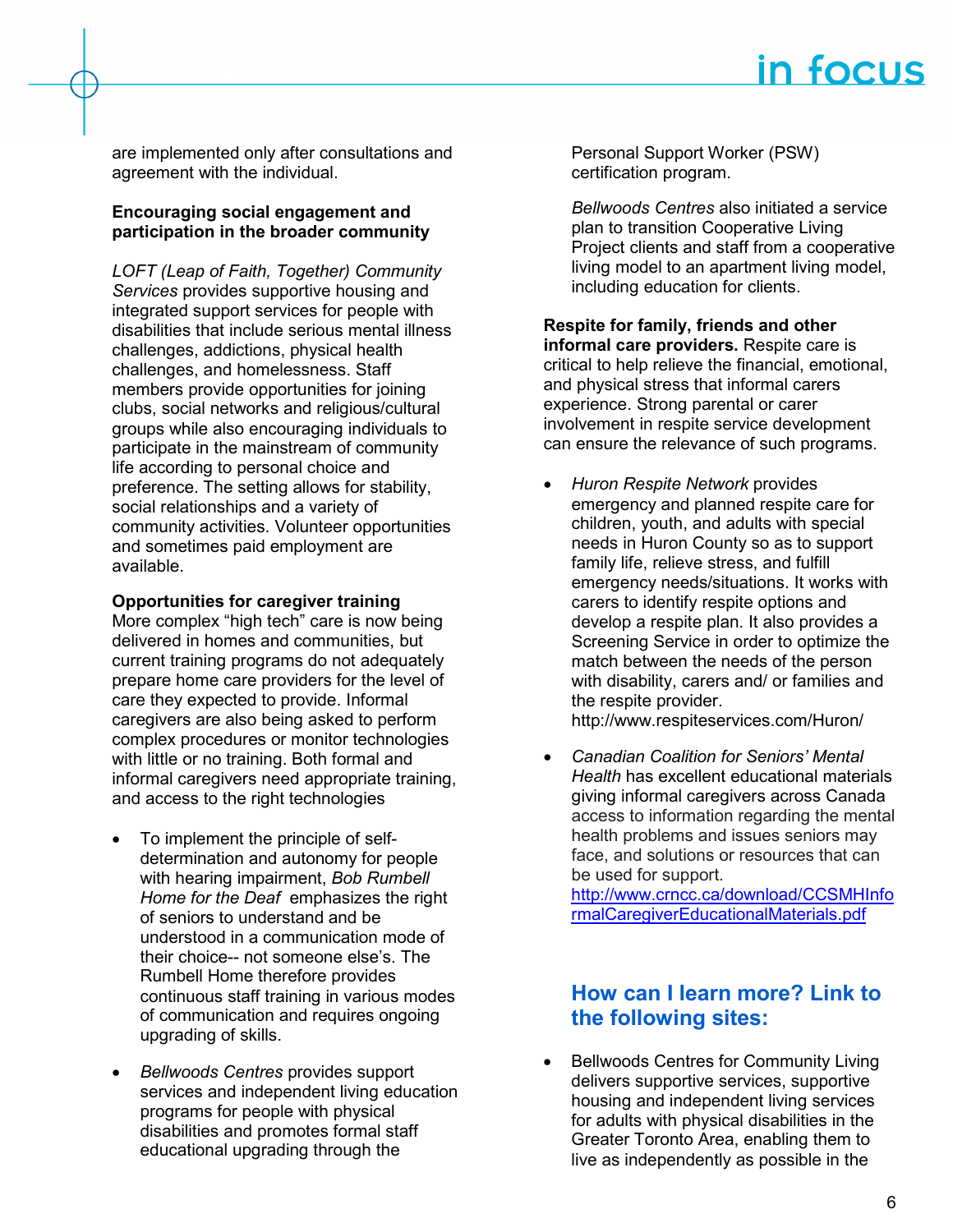community. Support services for daily activities are delivered under clients' direction in their home or workplace. Supportive Housing combines housing with 24/7 service access. The Independent Living Programs promote independence and quality of life by helping with life skills. [http://www.bellwoodscentres.org/index.ht](http://www.bellwoodscentres.org/index.htm) [m](http://www.bellwoodscentres.org/index.htm)

- The Bob Rumball Home for the Deaf (Barrie, Ontario) aims to enhance the quality of life of deaf seniors by preventing social isolation through creating a sense of belonging and dignity. It emphasizes accessibility, communication and visual orientation. An integrated model of care allows residents to be assisted in all areas of daily life in a home-like environment. [http://www.bobrumball.org/BRFD/longterm](http://www.bobrumball.org/BRFD/longterm.html) [.html](http://www.bobrumball.org/BRFD/longterm.html)
- Canadian Coalition for Seniors' Mental Health (CCSMH) is a knowledge exchange and advocacy network for promoting seniors' mental health. CCSMH has created national guidelines for seniors' mental health, as well as numerous education and training modules for specific mental health issues facing seniors and their carers. [www.ccsmh.ca](http://www.ccsmh.ca/)
- Cheshire Southwestern Ontario supports adults with disabilities to help develop their independence and dignity. The organization aims to promote selfdetermination, choice and ability to participate in community life through outreach programs and supportive housing. Outreach programs are available in London and 5 surrounding counties, where consumers live in their own homes and attendant services are available on a prescheduled basis, 7 days a week. Supportive housing is available in London and 3 surrounding counties, each with a range of 6-17 residents who have access to 24 hour services, on a schedule or oncall basis. [www.cheshirelondon.ca](http://www.cheshirelondon.ca/)
- LOFT (Leap of Faith, Together) Community Services offers permanent

housing, supportive housing and outreach programs. It provides programs for vulnerable and homeless youth, adults and seniors living with mental health, addiction and physical health challenges in over 60 sites in the Greater Toronto Area and York Region. It aims to help residents recover their health, dignity and selfesteem.<http://www.loftcs.org/>

• See also: In Focus: Seniors' Mental Health and Addictions [http://www.crncc.ca/knowledge/factsheets/](http://www.crncc.ca/knowledge/factsheets/download/InFocus-SeniorsMentalHealthandAddicitions.pdf) [download/InFocus-](http://www.crncc.ca/knowledge/factsheets/download/InFocus-SeniorsMentalHealthandAddicitions.pdf)[SeniorsMentalHealthandAddicitions.pdf](http://www.crncc.ca/knowledge/factsheets/download/InFocus-SeniorsMentalHealthandAddicitions.pdf)

Written by Janet Lum (Updated, January 2014)

Assistance from student researchers: Khadija Khan, Will Rassenti, Sarah Smith, Alexandra Williams, Alvin Ying

In consultation with: Claire Bryden, Bellwoods Centres for Community Living Inc.; Suzanne Crawford and Jim McMinn, LOFT Community Services; Randi Fine, Older Persons' Mental Health and Addictions Network of Ontario; Judi Fisher, Cheshire Southwestern Ontario; Kimberly Wilson, Canadian Coalition for Seniors' Mental Health; and Brian Young, Ontario Agencies Supporting Individuals with Special Needs.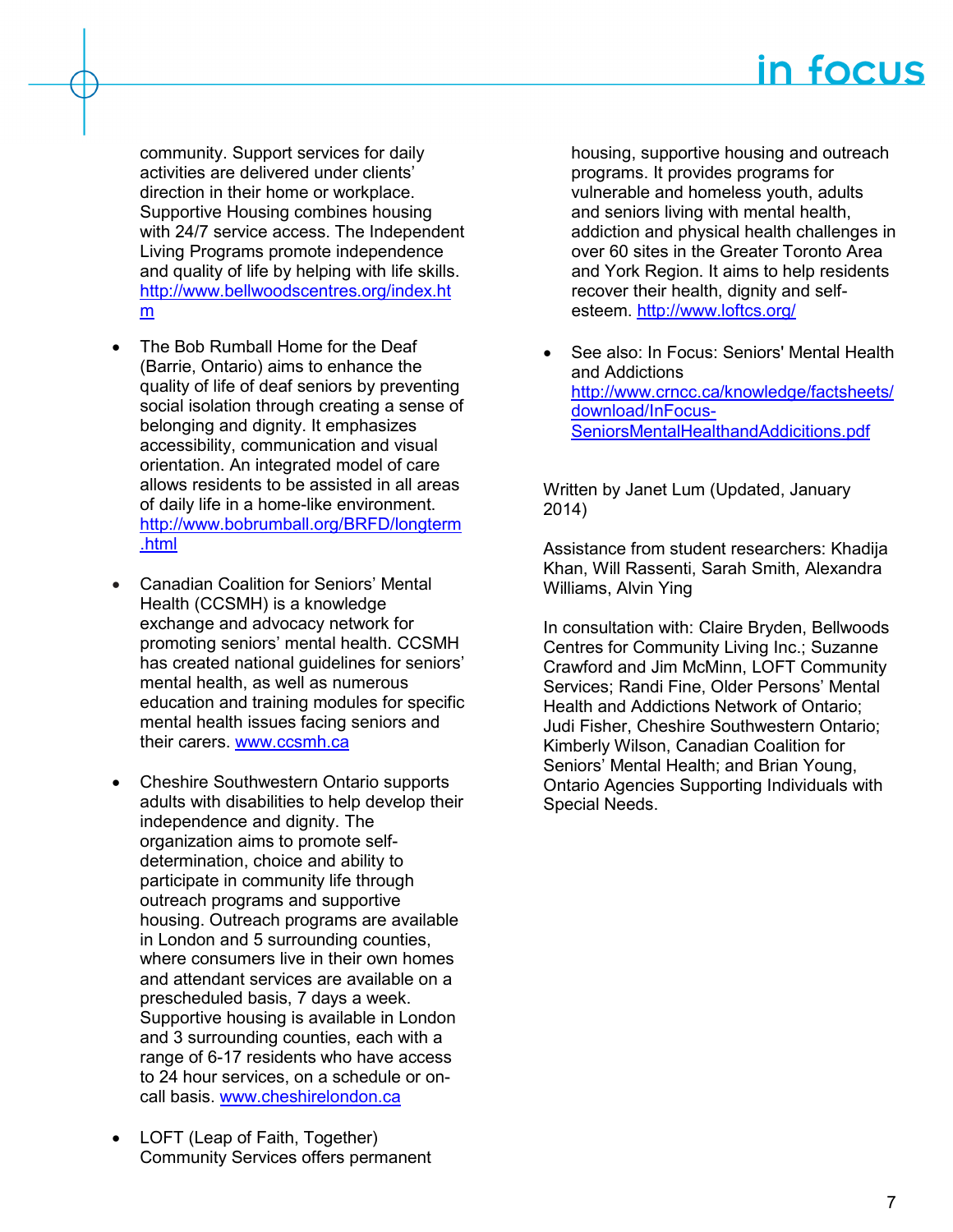### **Bibliography**

[Behnia, B., & Duclos,](file:///C:\Documents%20and%20Settings\swwikim\AppData\Local\Microsoft\Windows\Temporary%20Internet%20Files\Content.Outlook\AppData\Local\Microsoft\jlum\AppData\Local\Microsoft\Windows\Temporary%20Internet%20Files\Content.Outlook\ATG9W3I8\Biblio\Behnia%20and%20Duclos%20(2003)%20-%20PALS2001%20Children%20WD%20and%20their%20fams.pdf) E. (2003). Statistics Canada Participation and Activity Limitation Survey 2001: Children with disabilities and their families. Ottawa: Statistics Canada.

[Bethune-Davies, P., McWilliam, C. L., & Berman, H.](file:///C:\Documents%20and%20Settings\swwikim\AppData\Local\Microsoft\Windows\Temporary%20Internet%20Files\Content.Outlook\AppData\Local\Microsoft\jlum\AppData\Local\Microsoft\Windows\Temporary%20Internet%20Files\Content.Outlook\ATG9W3I8\Biblio\Bethune-Davies%20(2007)%20-%20Living%20With%20the%20Health%20and%20Social%20Inequities%20of%20a%20Disability.pdf) (2005). Living with the health and social inequities of a disability: A critical feminist study. *Health Care for Women International, 27*, 204-222.

Bolton, C., & Allen, B. (2000). Developing supported living services: A guide to essentials for service agencies and regional centers. Arcadia, CA: Connections for Information and Resources for Community Living. Retrieved June 6, 2008 from <http://www.dds.ca.gov/livingarrang/docs/developingsupportedlivingservices.pdf>

Bush, L. (2000, November). Self-managed care and individualized funding: Not the same thing! Paper presented at the 1<sup>st</sup> CLC National Disability Rights Conference, Montreal, QC.

Canadian Council on Social Development (2003). CCSD's disability information sheet No. 9: The health and well-being of persons with disabilities. Ottawa: Author.

Canadian Council on Social Development (2005). CCSD'S disability information sheet No. 17: Supports and services for persons with disabilities in Canada. Ottawa: Author.

Centre for Addiction and Mental Health. (2009). Best practice guidelines for mental health promotion programs: Children & youth. Toronto: Author. Retrieved December 11, 2013 from [http://knowledgex.camh.net/policy\\_health/mhpromotion/mhp\\_childyouth/Pages/default.aspx](http://knowledgex.camh.net/policy_health/mhpromotion/mhp_childyouth/Pages/default.aspx)

Clarke Institute of Psychiatry. (1997). Review of best practices in mental health reform. Ottawa: Health Canada. Retrieved December 11, 2013 from [http://www.phac-aspc.gc.ca/mh-sm/pdf/best\\_practices.pdf](http://www.phac-aspc.gc.ca/mh-sm/pdf/best_practices.pdf)

Hanvey, L. (2002). Children with disabilities and their families in Canada: A discussion paper. –Ottawa: National Children's Alliance. Retrieved June 6, 2008 from <http://www.nationalchildrensalliance.com/nca/pubs/2002/hanvey02.pdf>

Hartford, K., Schrecker, T., Wiktorowicz, M., Hoch, J. S., & Sharp, C. (2003). Four decades of mental health policy in Ontario, Canada. *Administration and Policy in Mental Health, 31(1)*, 65-73.

Health Charities Coalition of Canada. (2007). Position statement on access to home care. Ottawa: Author.

Helgøy, I., Ravnberg, B., & Solvang, P. (2003). Service provision for an independent life. *Disability & Society, 18(4)*, 471-479.

Individualized Funding Coalition for Ontario. (2006) Understanding individualized planning and funding. Toronto: Author.

Kaiser Permanente. (2007). Culturally competent care and individuals with disability. Vallejo, CA: Kaiser Foundation Rehabilitation Center.